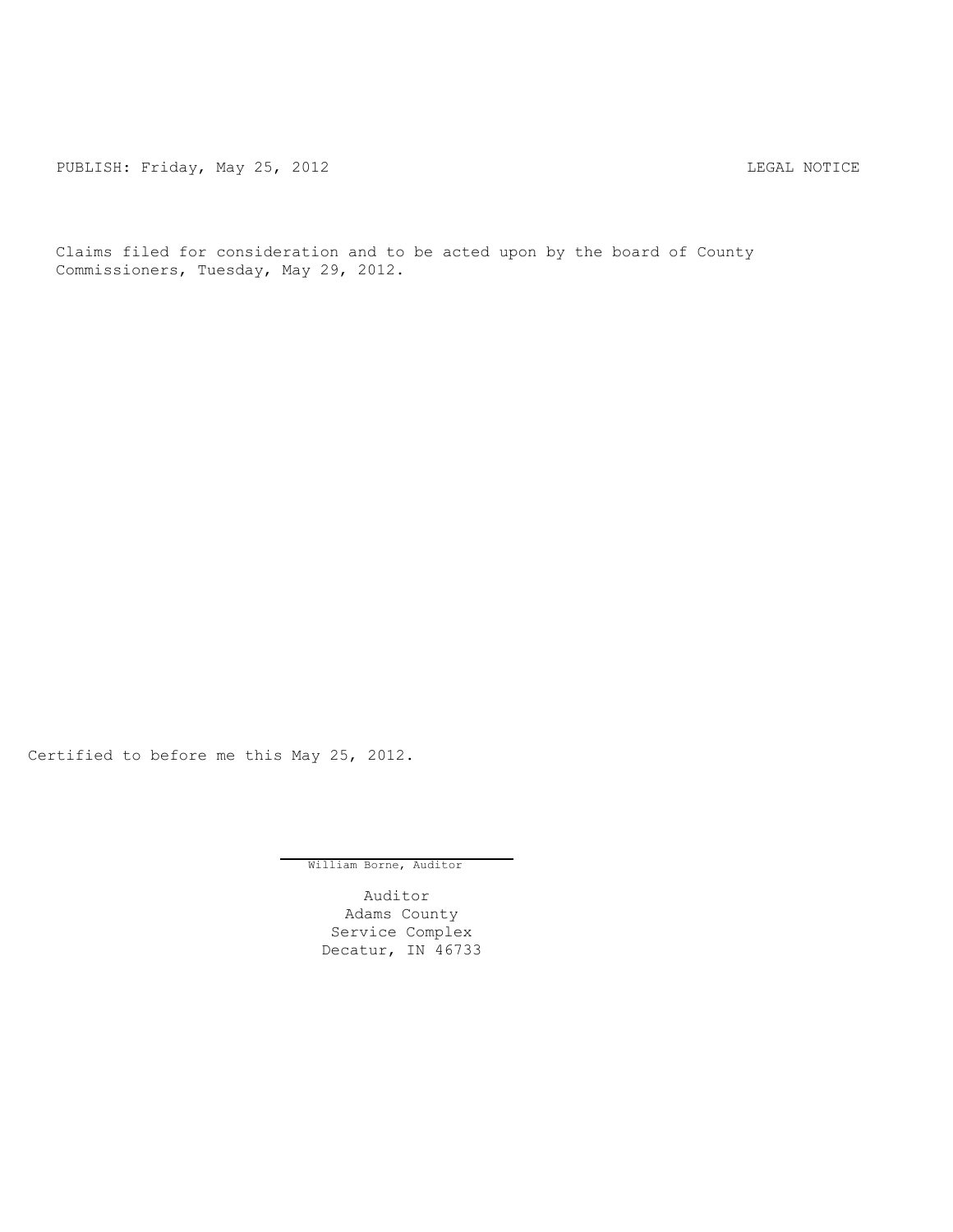

## **Claims Docket for Newspaper Adams County, Indiana**

## For Period: **4/17/2012** to **5/7/2012**

*313 W. Jefferson St. Decatur, IN 46733 (219) 724-2600*

Date Claims to be Paid: **5/29/2012**

| <b>Vendor</b>                        | <b>Amount</b> | <b>Vendor</b>                 | <b>Amount</b> |
|--------------------------------------|---------------|-------------------------------|---------------|
| Adams County Economic Dev            | 55,180.00     | Adams Memorial Hospital       | 6,662.21      |
| <b>Adams County Treasurer</b>        | 397,159.39    | <b>AIT Laboratories</b>       | 255.00        |
| Indiana Michigan Power               | 10,984.32     | Arnold Lumber Co., Inc.       | 23.25         |
| Berne Ready Mix                      | 3,784.28      | Berne Tri-Weekly News         | 39.89         |
| Hoosier Blue Flame                   | 99.00         | Bowers, Charles               | 2,333.33      |
| Chet's Pest Control                  | 120.00        | Cintas Location #338          | 47.69         |
| City Of Decatur                      | 1,620.21      | Decatur True Value            | 175.55        |
| <b>Complete Printing Service</b>     | 297.80        | Courtesy Ford, Inc.           | 45.95         |
| Craigville Telephone Comp            | 119.00        | Sigworth, Darrell W.          | 14.00         |
| Decatur Daily Democrat               | 38.95         | Decatur Dental Service        | 141.05        |
| Decatur Postmaster                   | 190.00        | Decatur Tire Center           | 403.35        |
| Maximus Consulting                   | 1,950.00      | Douglas L. Bauman             | 50.00         |
| Erie Haven                           | 8,911.86      | Geneva Police Department      | 80.00         |
| Gordon Food Service                  | 2,205.12      | Haywood Printing Company      | 2,216.90      |
| Hilty Engine Service                 | 326.84        | Imaging Office Systems, I     | 915.95        |
| Indiana State Police Trai            | 76.00         | K-Mart                        | 60.03         |
| Keepsake Marriage Certifi            | 162.50        | Werich, Kelly                 | 76.77         |
| Klenk's Sales And Service            | 89.00         | Lehman Feed Mill              | 1,437.00      |
| Meshberger Brothers Stone            | 5,559.40      | Michael Todd And Company      | 464.70        |
| Monroe Water Department              | 104.34        | Moser Motor Sales, Inc.       | 53.00         |
| Nipsco                               | 3,113.27      | Office Concepts, Inc.         | 80.90         |
| Park Center, Inc.                    | 91,512.50     | Parrish Electric Motor Sp     | 28.00         |
| Portland Motor Parts, Inc            | 240.78        | McIntosh, Rhonda L.           | 9.47          |
| Bollenbacher, Rodney G.              | 50.00         | Smitley, Ronnie L.            | 100.00        |
| Roto-Rooter                          | 370.00        | Selking International         | 1,513.68      |
| <b>Shifferly Dodge</b>               | 82.30         | St. Joseph Hospital           | 640.00        |
| <b>Stone-Street Quarries</b>         | 798.71        | <b>Summit Radiology</b>       | 156.81        |
| Smith, Teryl R.                      | 30.00         | Print Shop                    | 1,114.08      |
| Fox, Thomas E.                       | 50.00         | Top Supply Company            | 96.13         |
| Town Of Monroe                       | 119.00        | Underground Pipe & Valve,     | 826.40        |
| Wal-Mart / GEMB                      | 89.33         | Waste Management Of Fort      | 226.53        |
| Welder Services, Inc.                | 44.40         | Wemhoff Land Surveying, I     | 697.80        |
| Napa Auto Parts                      | 32.97         | Christopher E. Harvey         | 132.44        |
| Fred A. Schurger                     | 418.89        | Burry, Herman, Miller, Brown  | 7,196.00      |
| <b>Swiss City Veterinary</b>         | 135.00        | Wulliman, J. Sue              | 14.71         |
| Adams County Automotive Supply, Inc. | 34.16         | Paul Norr                     | 96.91         |
| Tom Magnan                           | 14.94         | Purdue University             | 843.48        |
| Waste Management                     | 48.40         | <b>B</b> Secure Alarm Systems | 610.00        |
| Hi-Way Service, Inc.                 | 192.59        | Tri County Excavating         | 17,139.14     |
| Decatur Veterinary Hospit            | 78.90         | Nimco, Inc.                   | 2,201.60      |
| B & K Hydraulics                     | 30.00         | Office Depot                  | 19.59         |
| Swiss Perfection LLC                 | 15.70         | Bob's Locksmith Shop          | 86.00         |
| Rhonda Kahlert                       | 56.91         | Decatur Ag Center             | 427.91        |
| Zurcher Tire, Inc.                   | 679.14        | Angie Hall                    | 29.92         |
| Tom Magnan/Special Needs             | 26.73         | Kristina Buckner              | 17.60         |
| Indiana Dept. Of Workforc            | 401.66        | Benicomp, Inc                 | 153,792.67    |
| Harvest Land Co-op                   | 12,633.87     | Pengad, Inc.                  | 87.87         |
| Radisson Hotel                       | 598.08        | J. Marlene Ebert              | 9.70          |